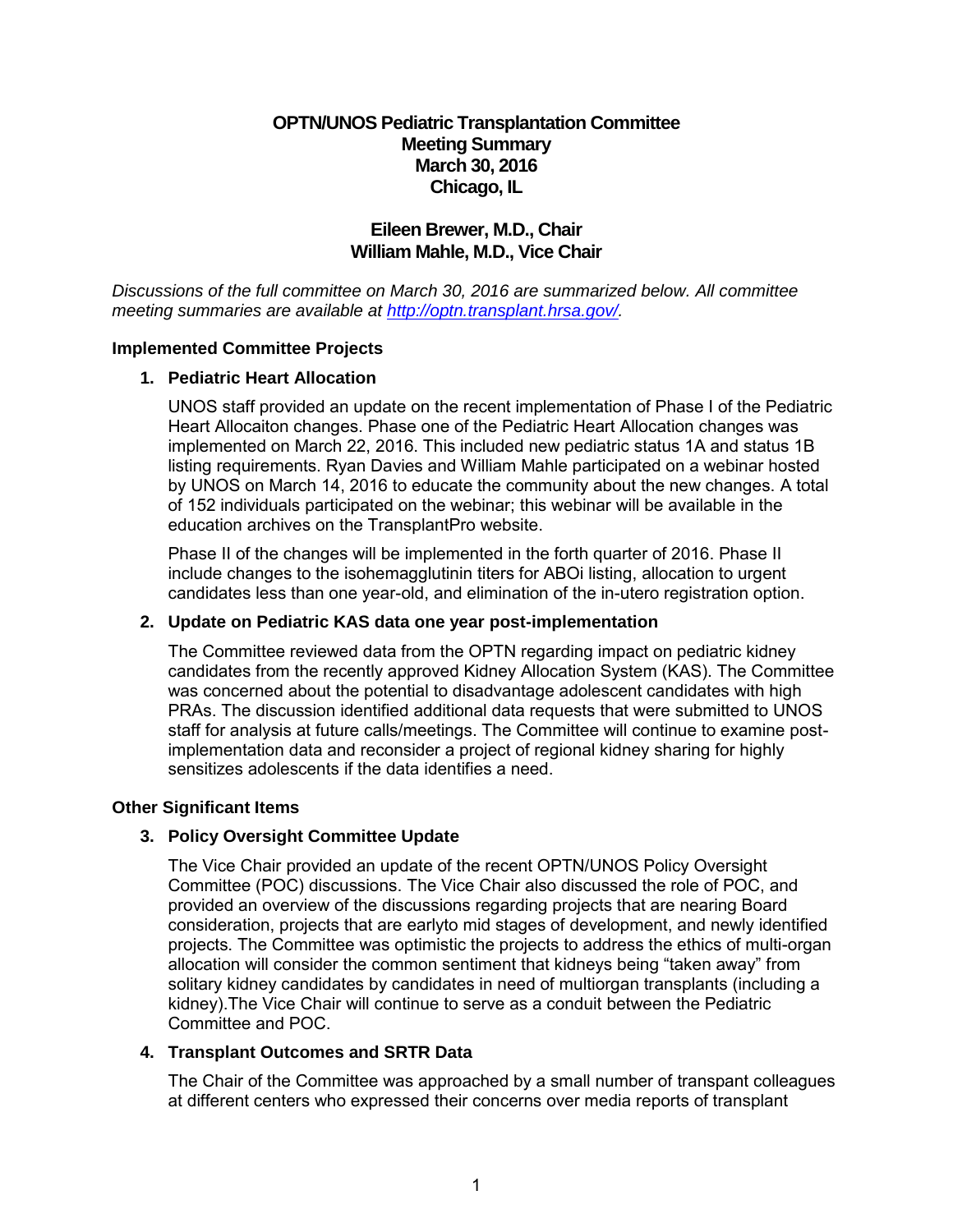outcomes. Specifically, U.S. News and World Report has requested data from the Scientific Registry of Transplant Recipients (SRTR) for use in a feature ranking pediatric transplant programs. As a result of pediatric transplantation having low volume, the SRTR is unable to have risk-adjusted models for pediatric metrics. The central question is, is it appropriate to use this data to rank pediatric hospitals?

The Committee discussed this issue at length and considered generating correspondence to U.S. News and World Report to clarify what the data from SRTR does and does not mean. The Committee decided against generating this correspondence by vote (yes-5, no-8, abstain-1).

## **5. Future project Discussion**

The Committee discussed three potential projects that arose from brainstorming discussions in October 2015. These included:

- Pediatric Liver Priority (Goal I) The Committee discussed data reports from the OPTN on the topic of pediatric liver transplantation. The Committee was concerned about the "routine" practice amongst the community to request PELD and MELD exception points for pediatric candidates. As a result, many liver transplant professionals feel that pediatric liver transplant candidates are disadvantaged by the current scoring system. The Committee formed a Working Group to futher examine these concerns. Additional data reports from the OPTN are pending and will be presented to the Committee at future conference calls.
- Tracking Outcomes in Pediatric Recipients Following Transition to Adult Transplant Programs (Goal III) – the Committee discussed data reports from the OPTN on the frequency of "lost to follow-up" on Transplant Recipient Follow-up (TRF) forms in pediatric recipients. Pediatric heart, lung, and liver transplant recipients are often "handed off" to adult transplant programs for post-transplant care after recipients turn 18 years old. This process varies for pediatric kidney transplant recipients, who may be transitioned to an adult renal transplant program or just to an adult nephrologist or nephrology group. This "lost to followup" classification for pediatric recipients negatively impacts true understanding of long term pediatric recipient graft and patient survival. Additional data reports from the OPTN are pending and will be presented to the Committee at future conference calls.
- Living Donation to Pediatric Candidates (Goal I) The Committee discussed data reports from the OPTN on the topic of living donation to pediatric candidates. The number of living donors to pediatric candidates has decreased over time. There is some belief in the pediatric transplant community that individuals who are willing to donate have comorbidities that disqualify them. Additional data reports from the OPTN are pending and will be presented to the Committee at future conference calls.

## **6. Feedback on proposal from MPSC – Definition of a Transplant Hospital**

The MPSC Vice Chair presented a project to the Committee to update the definition of a transplant hospital in the OPTN Policies and Bylaws. The intent of the presentation was to obtain feedback from key OPTN committees before the proposal is considered for public comment. As currently written, the definition in the OPTN Policies is different from the definition in the OPTN Bylaws, it is too simplistic, and vulnerable to differing interpretations. The goal of the project is to better define the basic accountable unit in which organ transplantation occurs. The Committee discussed the proposal and supported the efforts by the MPSC*.*